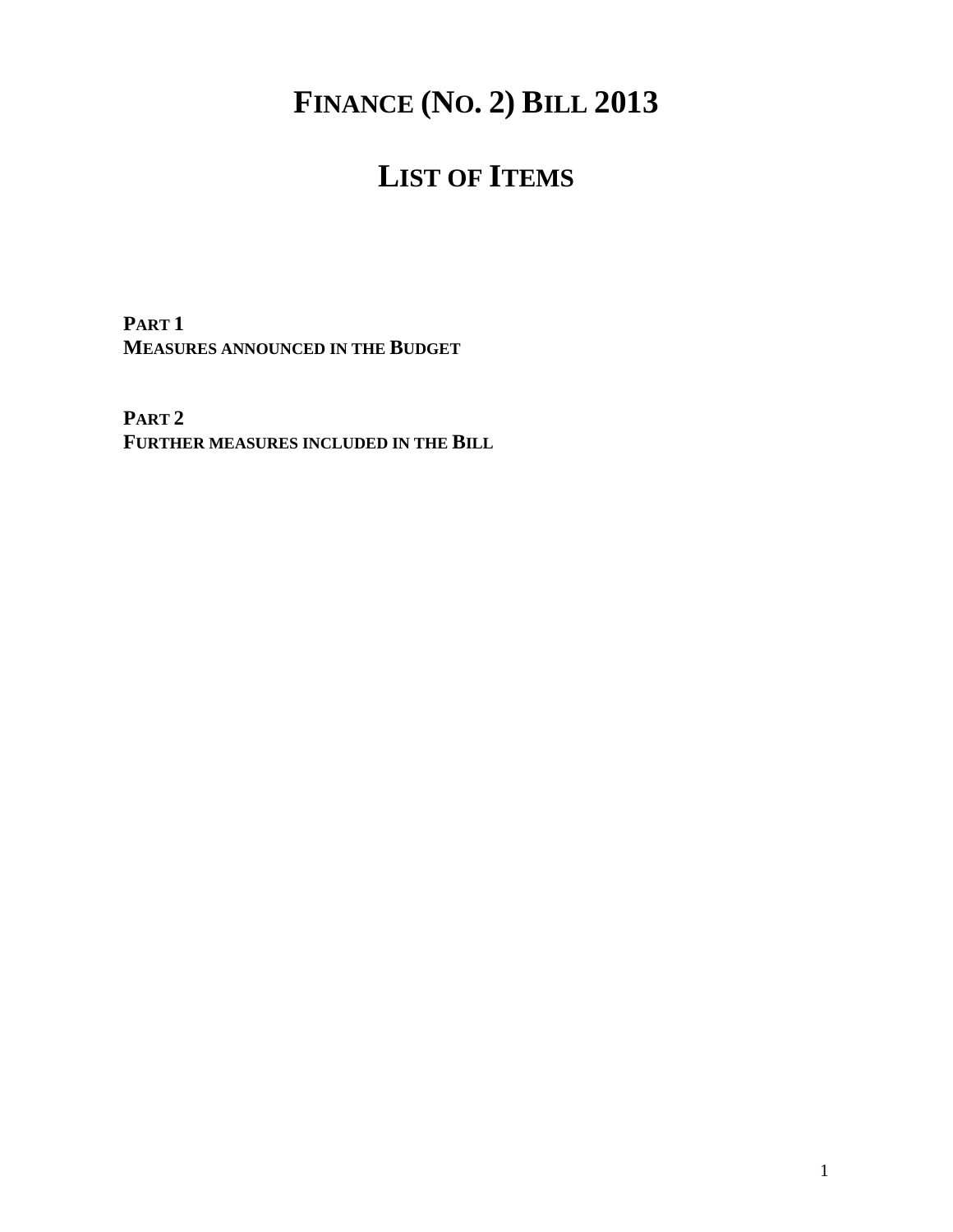| SECTION 7         |  |
|-------------------|--|
|                   |  |
| <b>SECTION 8</b>  |  |
| SECTION 4         |  |
| <b>SECTION 5</b>  |  |
| <b>SECTION 3</b>  |  |
| <b>SECTION 16</b> |  |
| <b>SECTION 16</b> |  |
| <b>SECTION 6</b>  |  |
|                   |  |
| <b>SECTION 23</b> |  |
| <b>SECTION 30</b> |  |
|                   |  |
| <b>SECTION 18</b> |  |
|                   |  |
| <b>SECTION 42</b> |  |
| <b>SECTION 43</b> |  |
| <b>SECTION 41</b> |  |
|                   |  |
| SECTION 68        |  |
| SECTION 66        |  |
|                   |  |
|                   |  |
|                   |  |
|                   |  |
|                   |  |
|                   |  |
| SECTION 21        |  |
| <b>SECTION 38</b> |  |
|                   |  |
|                   |  |
| <b>SECTION 56</b> |  |
| SECTION 61        |  |
| <b>SECTION 62</b> |  |
|                   |  |
| <b>SECTION 51</b> |  |
| <b>SECTION 50</b> |  |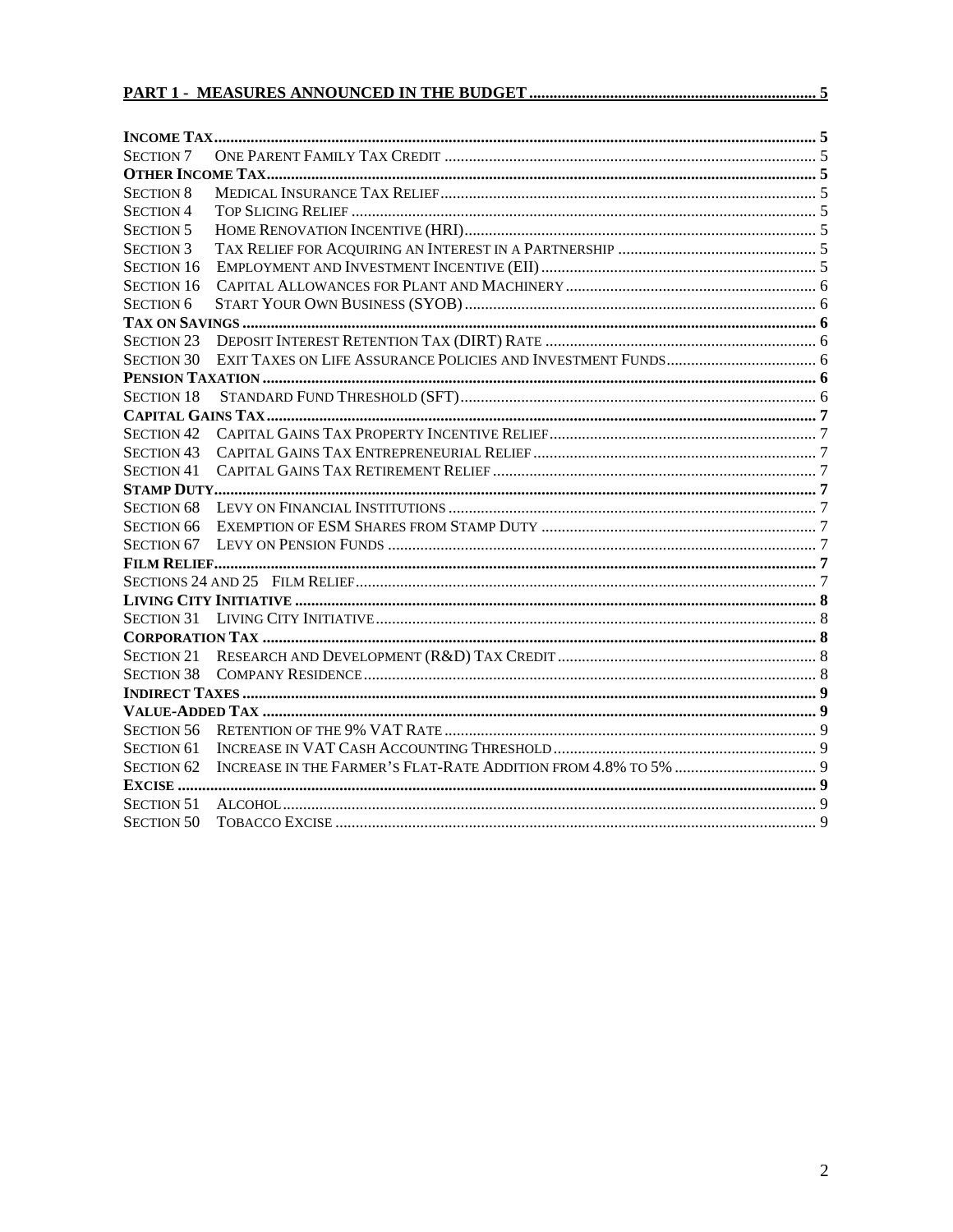| <b>SECTION 12</b>                      |                                                                                          |  |  |  |  |
|----------------------------------------|------------------------------------------------------------------------------------------|--|--|--|--|
| <b>SECTION 9</b>                       |                                                                                          |  |  |  |  |
|                                        |                                                                                          |  |  |  |  |
| <b>SECTION 2</b>                       |                                                                                          |  |  |  |  |
| <b>SECTION 14</b>                      |                                                                                          |  |  |  |  |
| <b>SECTION 19</b>                      |                                                                                          |  |  |  |  |
| <b>SECTION 73</b>                      |                                                                                          |  |  |  |  |
| <b>SECTION 28</b>                      |                                                                                          |  |  |  |  |
| <b>SECTION 15</b>                      |                                                                                          |  |  |  |  |
| <b>SECTION 13</b>                      |                                                                                          |  |  |  |  |
| <b>SECTION 10</b>                      |                                                                                          |  |  |  |  |
| <b>SECTION 11</b>                      |                                                                                          |  |  |  |  |
| <b>SECTION 17</b>                      |                                                                                          |  |  |  |  |
|                                        |                                                                                          |  |  |  |  |
| <b>SECTION 29</b>                      |                                                                                          |  |  |  |  |
| <b>SECTION 26</b>                      |                                                                                          |  |  |  |  |
|                                        |                                                                                          |  |  |  |  |
| <b>SECTION 20</b>                      |                                                                                          |  |  |  |  |
| <b>SECTION 20</b>                      |                                                                                          |  |  |  |  |
|                                        |                                                                                          |  |  |  |  |
|                                        |                                                                                          |  |  |  |  |
|                                        |                                                                                          |  |  |  |  |
|                                        |                                                                                          |  |  |  |  |
|                                        |                                                                                          |  |  |  |  |
|                                        |                                                                                          |  |  |  |  |
|                                        | SECTION 18 PRE-RETIREMENT ACCESS TO FUNDED ADDITIONAL VOLUNTARY CONTRIBUTIONS (AVCS).    |  |  |  |  |
|                                        |                                                                                          |  |  |  |  |
|                                        | SECTION 18 TAX RELIEF ON SPOUSES AND CHILDRENS' (S&C) CONTRIBUTIONS DEDUCTED FROM        |  |  |  |  |
|                                        |                                                                                          |  |  |  |  |
|                                        |                                                                                          |  |  |  |  |
|                                        | SECTION 35 PROVISIONS WHERE COMPANIES CEASE TO BE RESIDENT IN THE STATE - 'EXIT TAX'  13 |  |  |  |  |
|                                        |                                                                                          |  |  |  |  |
|                                        |                                                                                          |  |  |  |  |
|                                        |                                                                                          |  |  |  |  |
|                                        |                                                                                          |  |  |  |  |
|                                        |                                                                                          |  |  |  |  |
|                                        |                                                                                          |  |  |  |  |
| <b>SECTION 72</b>                      |                                                                                          |  |  |  |  |
| <b>SECTION 74</b>                      |                                                                                          |  |  |  |  |
| <b>SECTION 75</b>                      |                                                                                          |  |  |  |  |
| <b>SECTION 76</b>                      |                                                                                          |  |  |  |  |
| <b>SECTION 77</b>                      |                                                                                          |  |  |  |  |
|                                        |                                                                                          |  |  |  |  |
|                                        | SECTION 78 RATIFICATION OF DOUBLE TAX AGREEMENTS (DTAS) WITH UKRAINE, AND TAX            |  |  |  |  |
|                                        | INFORMATION EXCHANGE AGREEMENTS (TIEAS) WITH MONTSERRAT AND DOMINICA  15                 |  |  |  |  |
|                                        |                                                                                          |  |  |  |  |
| <b>SECTION 79</b>                      |                                                                                          |  |  |  |  |
|                                        |                                                                                          |  |  |  |  |
|                                        |                                                                                          |  |  |  |  |
| <b>SECTION 57</b><br><b>SECTION 63</b> | VAT RATE APPLYING TO THE SUPPLY OF HORSES & GREYHOUNDS, ETC 16                           |  |  |  |  |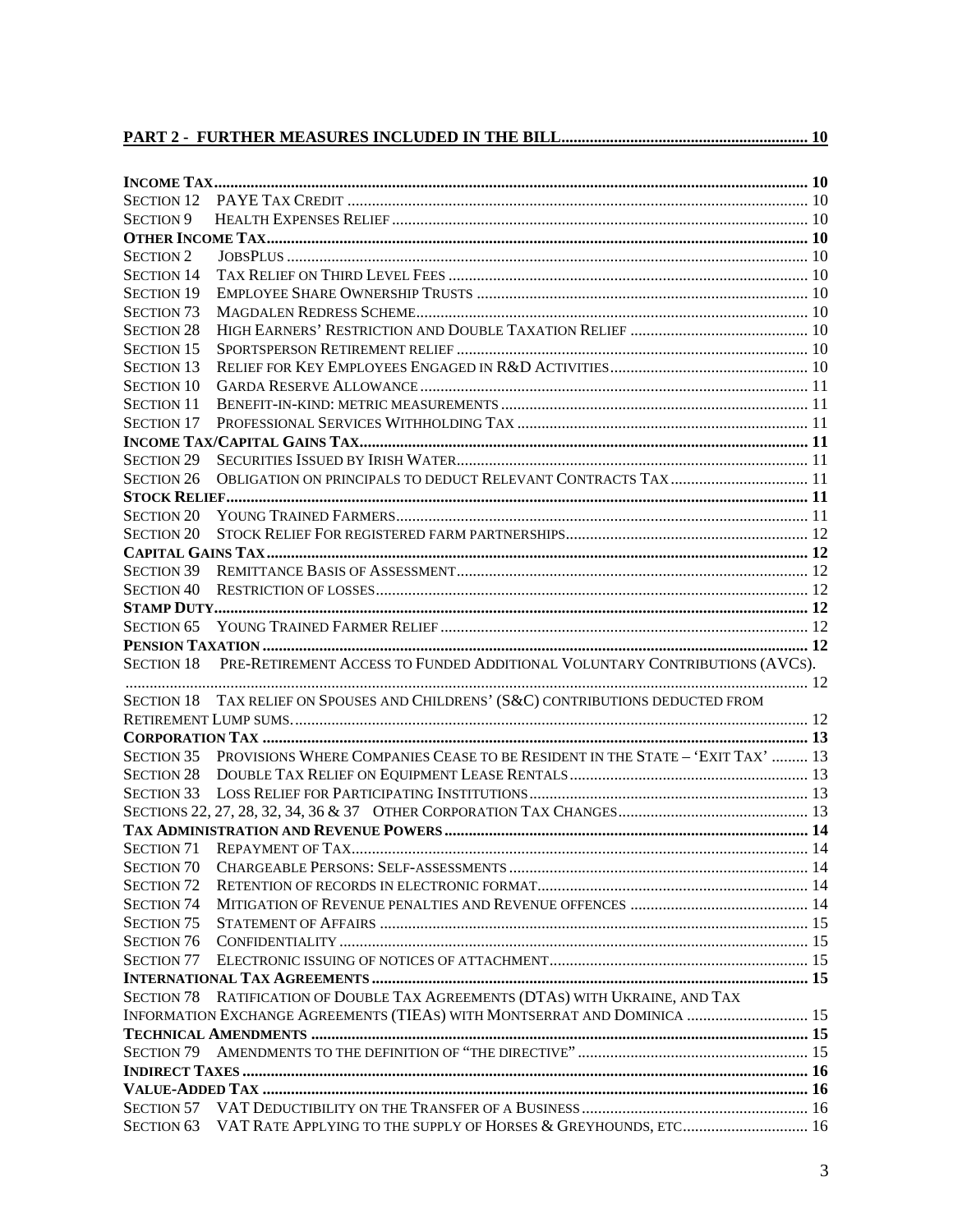|                   | SECTION 60 VAT CAPITAL GOODS SCHEME AND RECEIVERS – EXTENSION OF FINANCE ACT 2013 |  |
|-------------------|-----------------------------------------------------------------------------------|--|
|                   |                                                                                   |  |
|                   | SECTIONS 58 & 59 ANTI-AVOIDANCE MEASURE: DISALLOWANCE OF INPUT VAT  16            |  |
|                   |                                                                                   |  |
| SECTION 49        |                                                                                   |  |
| <b>SECTION 44</b> |                                                                                   |  |
| SECTION 44        |                                                                                   |  |
|                   |                                                                                   |  |
| <b>SECTION 45</b> |                                                                                   |  |
| <b>SECTION 46</b> |                                                                                   |  |
| <b>SECTION 47</b> |                                                                                   |  |
| <b>SECTION 48</b> |                                                                                   |  |
| <b>SECTION 53</b> |                                                                                   |  |
| <b>SECTION 54</b> |                                                                                   |  |
| <b>SECTION 52</b> |                                                                                   |  |
|                   |                                                                                   |  |
|                   |                                                                                   |  |
|                   |                                                                                   |  |
|                   |                                                                                   |  |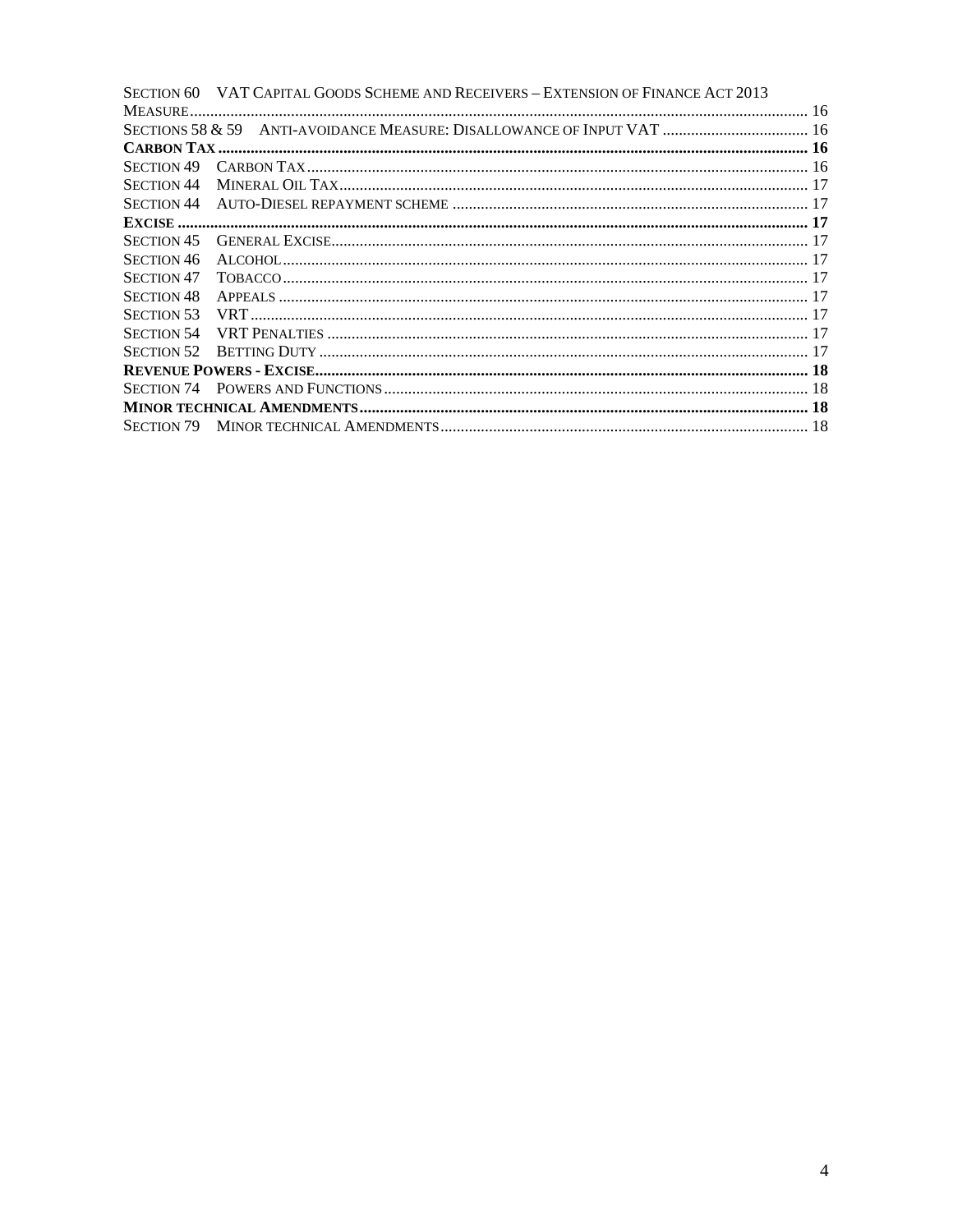## **FINANCE BILL - LIST OF ITEMS**

## **PART 1 - MEASURES ANNOUNCED IN THE BUDGET**

## **INCOME TAX**

#### **SECTION 7 ONE PARENT FAMILY TAX CREDIT**

This tax credit is to be replaced with a 'Single Person Child Carer Tax Credit' with an equal value and an equal entitlement to the additional standard rate band. This new credit will only be available to the primary carer of the child. Practical implementation issues are being considered while the Bill progresses through the Oireachtas.

## **OTHER INCOME TAX**

## **SECTION 8 MEDICAL INSURANCE TAX RELIEF**

The scheme of tax relief for medical insurance premiums is being restricted. Currently tax relief is available at the standard rate on the full amount of any premiums regardless of the level of medical cover. Tax relief will, from 16 October 2013, be restricted to the first  $\in$ 1,000 per adult and the first €500 per child of any premium. The portion of any premium that is payable in excess of these ceilings will not qualify for tax relief.

## **SECTION 4 TOP SLICING RELIEF**

Tax relief for lump sums from approved occupational pension schemes are unaffected by this measure, which abolishes top slicing relief for *ex-gratia* payments made on or after 1 January 2014. *Ex-gratia* (or discretionary) payments are sometimes made on the termination of the holding of an office or employment, or on death or disablement grounds. Top slicing relief has been available for such awards where the non-statutory element of the payment is less than  $\epsilon$ 200,000. This relief currently acts to reduce the tax rate on the final amount to be charged, to the average effective rate of tax paid for the three years prior to redundancy, retirement, death or disablement.

#### **SECTION 5 HOME RENOVATION INCENTIVE (HRI)**

A scheme of tax relief for home renovation work is being introduced. Relief will be granted at a rate of 13.5% on qualifying expenditure up to a maximum of  $\epsilon$ 30,000 ex VAT. The minimum expenditure must be  $\epsilon$ ,000 ex VAT. Relief will be granted by way of tax credit split over two years following the year in which the works are carried out. The scheme will run from 25 October 2013 until 31 December 2015. Works carried out in 2013 will be deemed to have taken place in 2014 and the credit will be awarded in 2015 and 2016.

#### **SECTION 3 TAX RELIEF FOR ACQUIRING AN INTEREST IN A PARTNERSHIP**

This relief will be withdrawn on a phased basis over 4 years. Relief will not be allowed for new loans taken out after 15 October 2013. The relief will be reduced by 25% per annum until its eventual total abolition in 2017. Existing claimants will retain the relief, on a reducing rate basis until 1 January 2017.

## **SECTION 16 EMPLOYMENT AND INVESTMENT INCENTIVE (EII)**

The Employment and Investment Incentive will be removed from the High Earners' Restriction for a period of three years in order to stimulate investment in SMEs.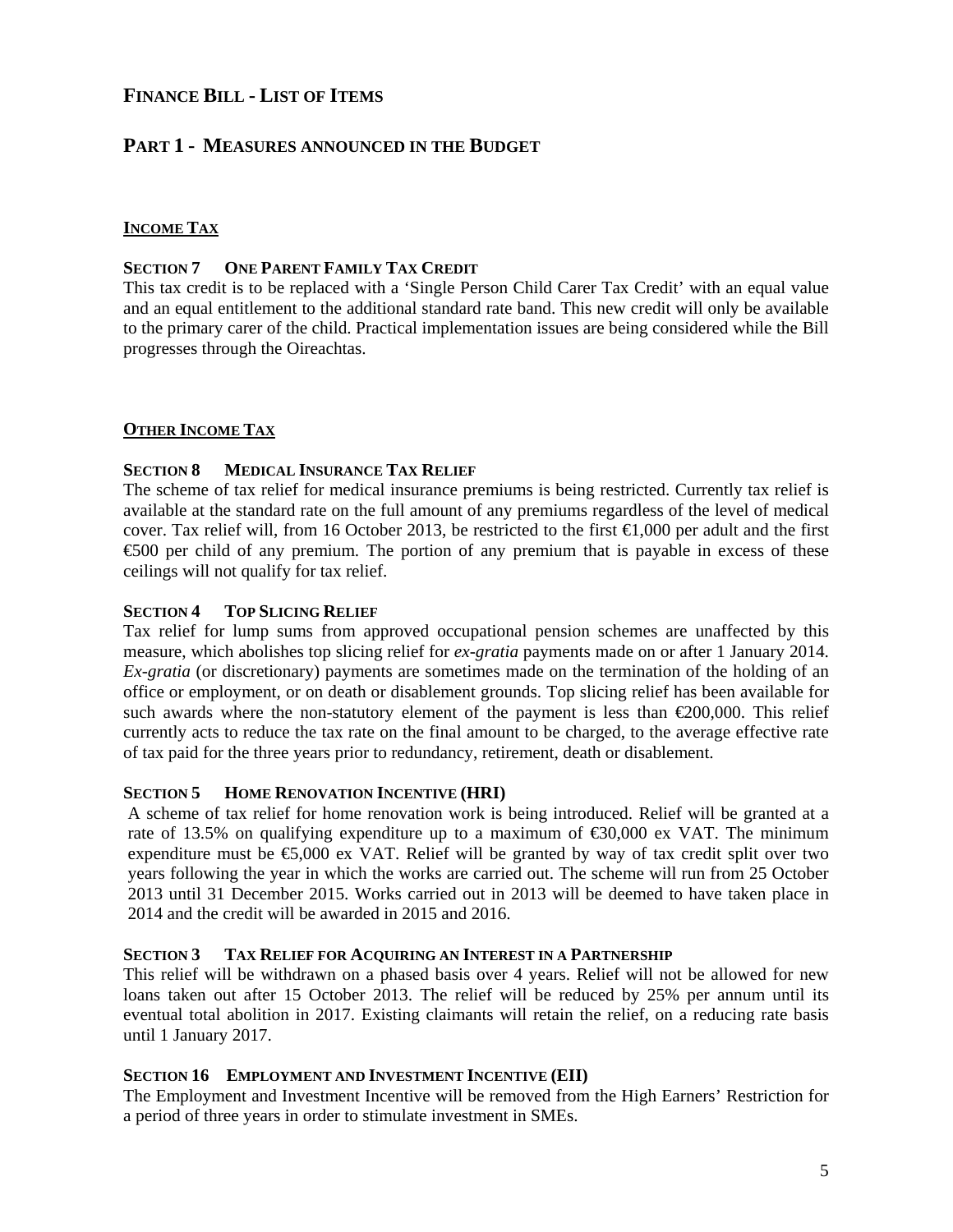## **SECTION 16 CAPITAL ALLOWANCES FOR PLANT AND MACHINERY**

Capital allowances for plant and machinery used in manufacturing trades that are claimed by passive investors in a leasing trade, will be included as a specified relief for the purposes of the high earners' restriction.

## **SECTION 6 START YOUR OWN BUSINESS (SYOB)**

As an employment activation measure, the Start Your Own Business incentive will provide an exemption from Income Tax up to a maximum of  $\epsilon 40,000$  per annum for a period of two years, to individuals who set up a qualifying, un-incorporated business, having been unemployed for a period of at least 15 months prior to establishing the business.

## **TAX ON SAVINGS**

#### **SECTION 23 DEPOSIT INTEREST RETENTION TAX (DIRT) RATE**

The standard rate of retention tax that applies to deposit interest is being increased by 8 percentage points and will now be 41% for payments made at least once annually. The higher rate of Deposit Interest Retention Tax (DIRT), currently 36% for interest paid less frequently than annually is to be abolished, so that all deposit interest is liable to tax at the same rate (41%). The increased rates will apply to payments, including deemed payments, made on or after 1 January 2014. In addition, the exemption for certain interest paid on "special term accounts" will be abolished for such accounts opened after Budget night; and credit union "regular share accounts" will be subject to DIRT on interest/dividend payments made after 1 January 2014.

#### **SECTION 30 EXIT TAXES ON LIFE ASSURANCE POLICIES AND INVESTMENT FUNDS**

The rates of exit tax that apply to life assurance policies and investment funds and other investment products are being increased. The new rate will be 41% (an increase of 8% on the rate for relevant payments and 5% on the previous 36% rate for non-relevant payments. The increased rates will apply to payments, including deemed payments, made on or after 1 January 2014. Increases will also apply to the higher rates charged on personal portfolio investment undertakings and personal portfolio life products (to increase from 56% to 60% where correctly declared and from 74% to 80% where not correctly declared).

#### **PENSION TAXATION**

#### **SECTION 18 STANDARD FUND THRESHOLD (SFT)**

The maximum allowable pension fund on retirement for tax purposes, the Standard Fund Threshold (SFT), is being reduced from  $\epsilon 2.3$  million to  $\epsilon 2.0$  million from 1 January 2014 with protection arrangements for individuals with pension rights valued above the reduced threshold at that date. In addition, the current single valuation factor of 20 used to place a value on Defined Benefit pension rights for SFT purposes is being replaced from 1 January 2014 with a range of higher valuation factors that vary with the age at which the pension rights are drawn down.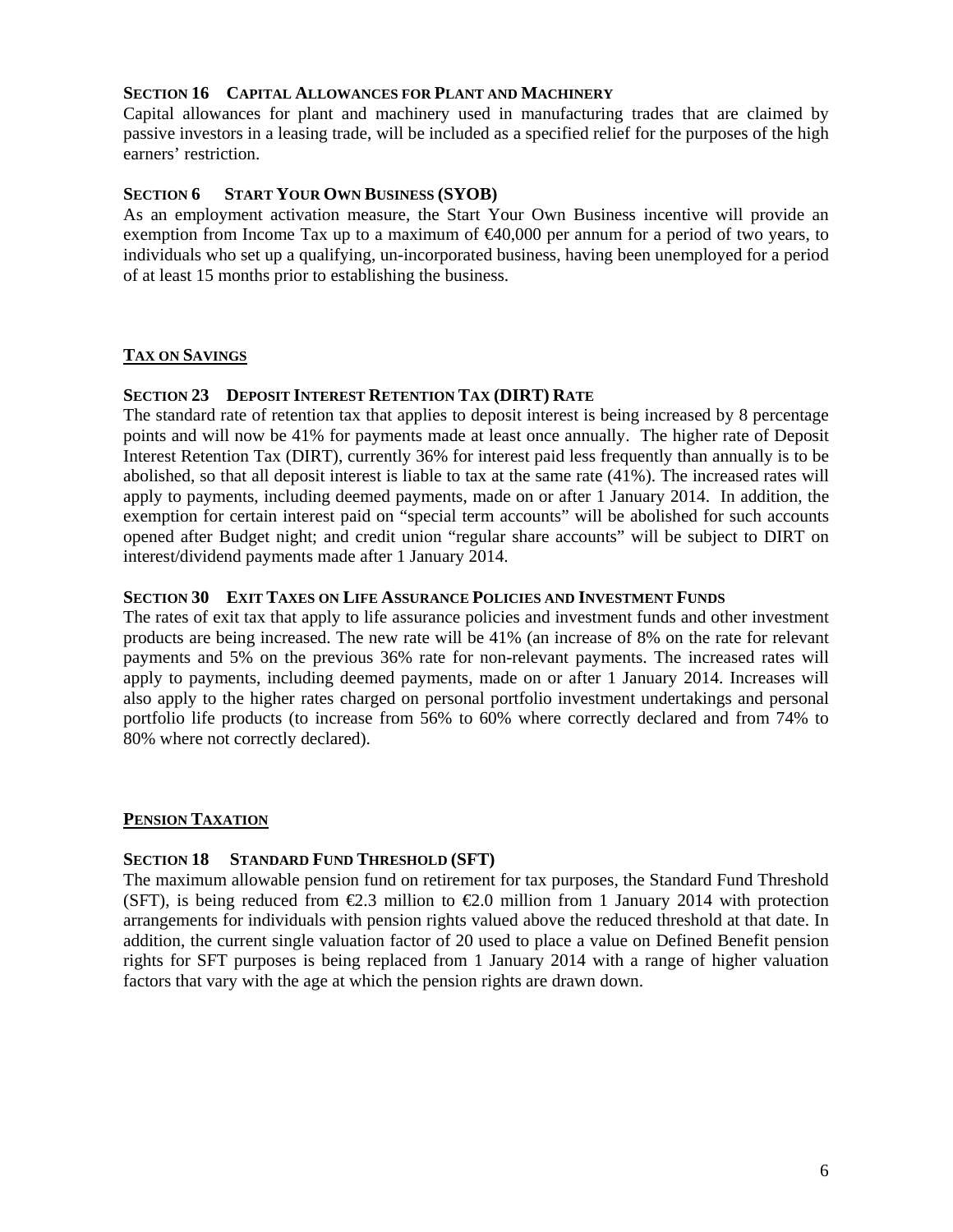## **CAPITAL GAINS TAX**

#### **SECTION 42 CAPITAL GAINS TAX PROPERTY INCENTIVE RELIEF**

The incentive relief from CGT for properties purchased between 7 December 2011 and 31 December 2013 introduced in Budget and Finance Act 2012 is being extended by one year to include properties bought to the end of 2014.

## **SECTION 43 CAPITAL GAINS TAX ENTREPRENEURIAL RELIEF**

A CGT incentive is being introduced to encourage entrepreneurs (in particular "serial" entrepreneurs) to invest in assets used in new productive trading activities. The measure will apply where an individual, who has paid capital gains tax on the disposal of assets, makes investments in a new business in the period 1 January 2014 to 31 December 2018 and subsequently disposes of this investment no earlier than three years after the date of investment. The CGT payable on the disposal of this new investment will be reduced by the lower of (i) the CGT paid by the individual on a previous disposal of assets in the period from 1 January 2010 and (ii) 50% of the CGT due on the disposal of the new investment. Commencement of this measure is subject to receipt of EU state-aid approval.

## **SECTION 41 CAPITAL GAINS TAX RETIREMENT RELIEF**

CGT retirement relief is being further extended to disposals of leased farmland in circumstances where, among other conditions, the land is leased over the long-term (a minimum lease of 5 years) and the subsequent disposal is to a person other than a child of the individual disposing of the farmland. The purpose of the measure is to encourage older farmers who have no children to whom to transfer their farm to lease out their farmland over the long term to younger farmers.

## **STAMP DUTY**

#### **SECTION 68 LEVY ON FINANCIAL INSTITUTIONS**

A levy is to be introduced on certain financial institutions. The levy is projected to raise €150m per annum and will be calculated by reference to liabilities (that is, deposits) where any interest payable on the account is subject to DIRT. The levy will be at 35% of the amount of DIRT paid by the financial institution in 2011, but will not apply to institutions who paid less than  $\epsilon 00,000$  in DIRT in that year.

#### **SECTION 66 EXEMPTION OF ESM SHARES FROM STAMP DUTY**

This section removes the Stamp Duty charge (currently 1%) on transfers of shares in companies listed on the Enterprise Securities Market (ESM) of the Irish Stock Exchange (ISE). The ESM is the ISE's market for growth companies. This measure is subject to a commencement order.

#### **SECTION 67 LEVY ON PENSION FUNDS**

The Bill provides that an additional 0.15% levy will apply on top of the current 0.6% stamp duty levy on pension fund assets for the year 2014. The levy will be reduced to 0.15% for 2015.

## **FILM RELIEF**

#### **SECTIONS 24 AND 25 FILM RELIEF**

The Bill extends the definition of 'eligible individual' to include non EU talent, in conjunction with the introduction of a withholding tax. Subject to EU State Aid approval and a commencement order.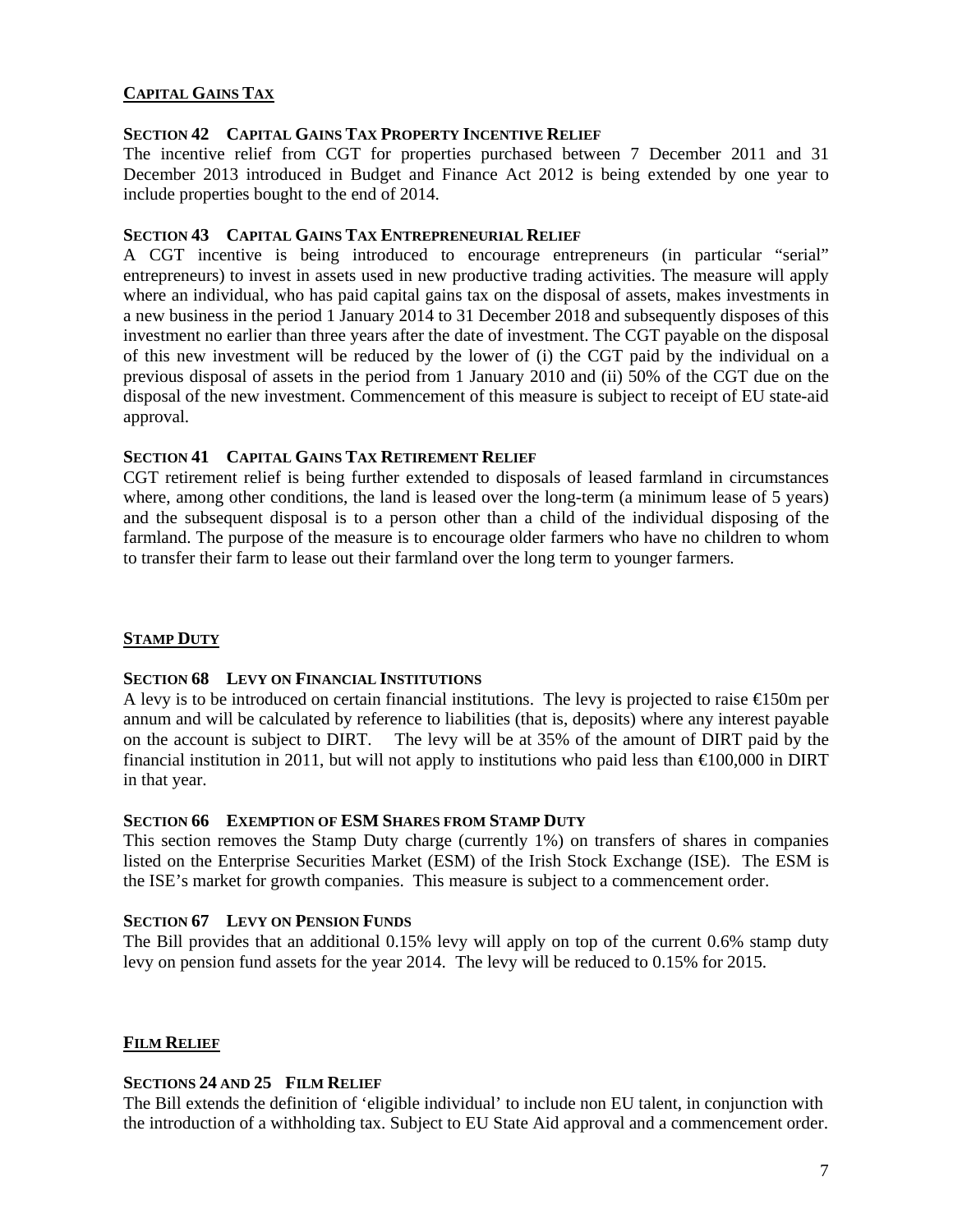## **LIVING CITY INITIATIVE**

#### **SECTION 31 LIVING CITY INITIATIVE**

The Bill extends the scope of the initiative to include residential properties constructed in 1914 or earlier, in certain designated areas. This initiative is subject to EU State Aid approval and a commencement order. It is also proposed to extend the initiative to other cities such as Cork, Galway, Kilkenny and Dublin.

## **CORPORATION TAX**

#### **SECTION 21 RESEARCH AND DEVELOPMENT (R&D) TAX CREDIT**

A number of enhancements to the R&D Tax Credit regime were announced on Budget Day on foot of the Review of the regime which was also published on Budget Day

The R&D tax credit applies to the amount of qualifying R&D expenditure by a company in a given year that is in excess of the amount spent in 2003, which is the 'base year' for the regime. In line with the Programme for Government, Finance Act 2012 provided that the first  $\epsilon 100,000$  of qualifying R&D expenditure would benefit from the tax credit without reference to the 2003 base year and Finance Act 2013 increased that amount to €200,000. The amount of initial expenditure which can qualify without reference to the base year is being increased to  $\epsilon$ 300,000 in Section 21 of the Bill.

The amount of expenditure on R&D outsourced to third parties which is allowed to qualify for the credit is limited to 10% of the total amount of expenditure on R&D qualifying for the credit in a given year. This limit is being increased from 10% to 15% in Section 21 of the Bill.

Since 2012, a company with an entitlement to the R&D Tax Credit can surrender a portion of the credit to employees who meet the definition of a 'key employee'. Subject to certain conditions, the employee can use the benefit of the tax credit to reduce their own income tax liability. Section  $21(1)(c)$  of the Bill provides that where a company has made an incorrect claim for the R&D tax credit and surrenders an amount of that credit to a key employee, the tax foregone can be recovered from the company instead of the employee. The amendment is being made in conjunction with an amendment in section 13 of the Bill which removes the liability for a claw-back from the employee.

#### **SECTION 38 COMPANY RESIDENCE**

As announced in Budget 2014, Section 38 of the Finance Bill amends the company residence rules contained in section 23A of the TCA to ensure that mismatches, that can exist between tax treaty partners in certain circumstances, can no longer be used to allow companies to achieve 'stateless' status in terms of their place of tax residence.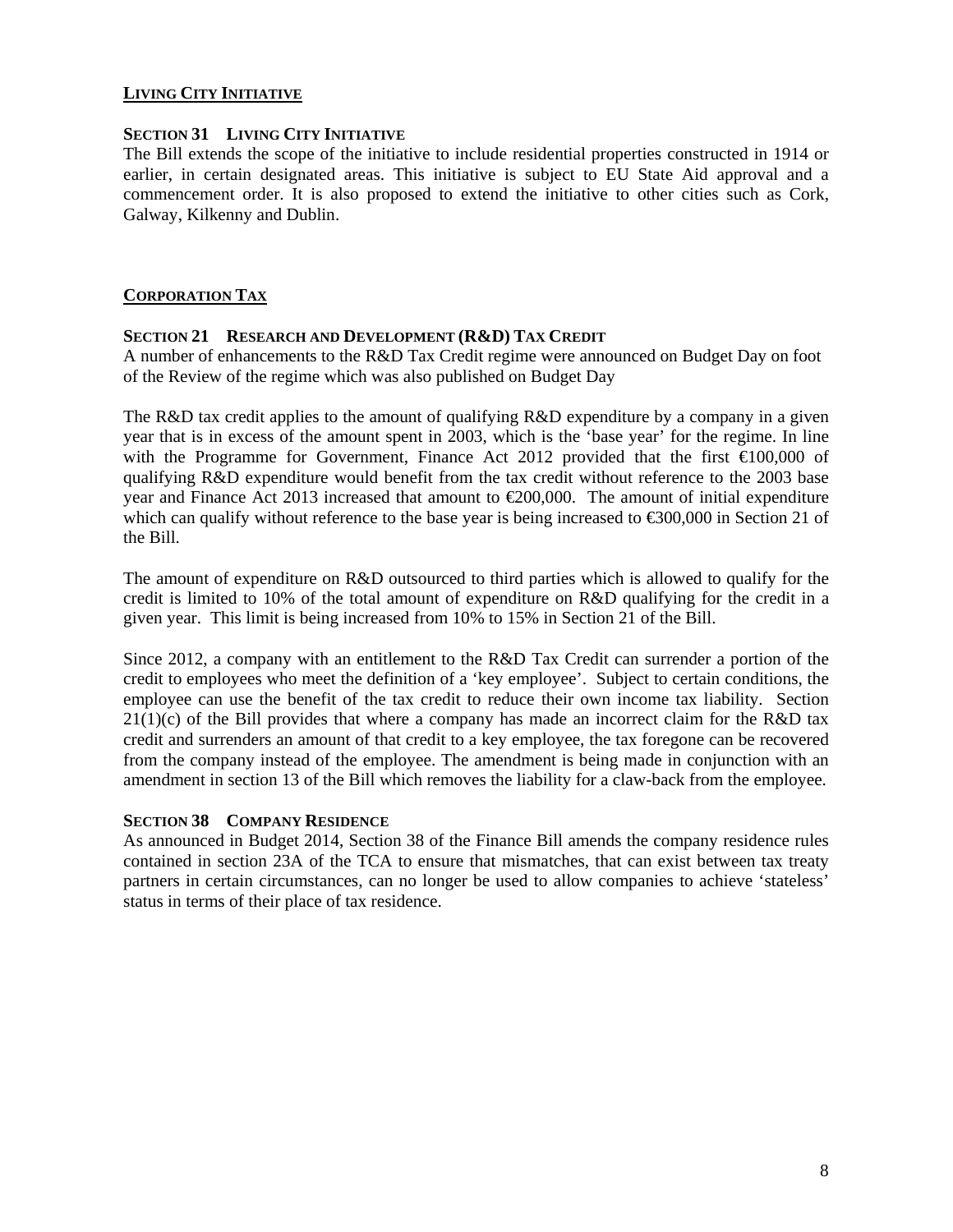## **INDIRECT TAXES**

## **VALUE-ADDED TAX**

#### **SECTION 56 RETENTION OF THE 9% VAT RATE**

The 9% VAT rate on tourism related services was due to expire at the end of this year. This will now be retained at 9% to consolidate the gains made in terms of employment and activity in the sector.

#### **SECTION 61 INCREASE IN VAT CASH ACCOUNTING THRESHOLD**

The annual VAT cash receipts basis threshold for small to medium businesses is being increased from  $\bigoplus$ .25 million to  $\bigoplus$  million with effect from 1 May 2014. This change will assist small to medium businesses in the critical area of cash-flow and reduce administration.

#### **SECTION 62 INCREASE IN THE FARMER'S FLAT-RATE ADDITION FROM 4.8% TO 5%**

The farmer's flat-rate addition is being increased from 4.8% to 5% with effect from 1 January 2014. The flat-rate scheme compensates unregistered farmers for VAT incurred on their farming inputs. The flat-rate addition is reviewed annually in accordance with the EU VAT Directive and the increase to 5% in 2014 continues to achieve full compensation for farmers.

#### **EXCISE**

#### **SECTION 51 ALCOHOL**

Excise duty on a pint of beer or cider and a standard measure of spirits was increased by 10 cent (including VAT) from midnight on 15 October 2013; excise on a 75cl bottle of wine was increased by 50 cent (including VAT) from midnight on 15 October 2013.

#### **SECTION 50 TOBACCO EXCISE**

The Excise Duty on a packet of 20 cigarettes was increased by 10 cent (including VAT), with a prorata increase on other tobacco products, with effect from midnight on 15 October 2013.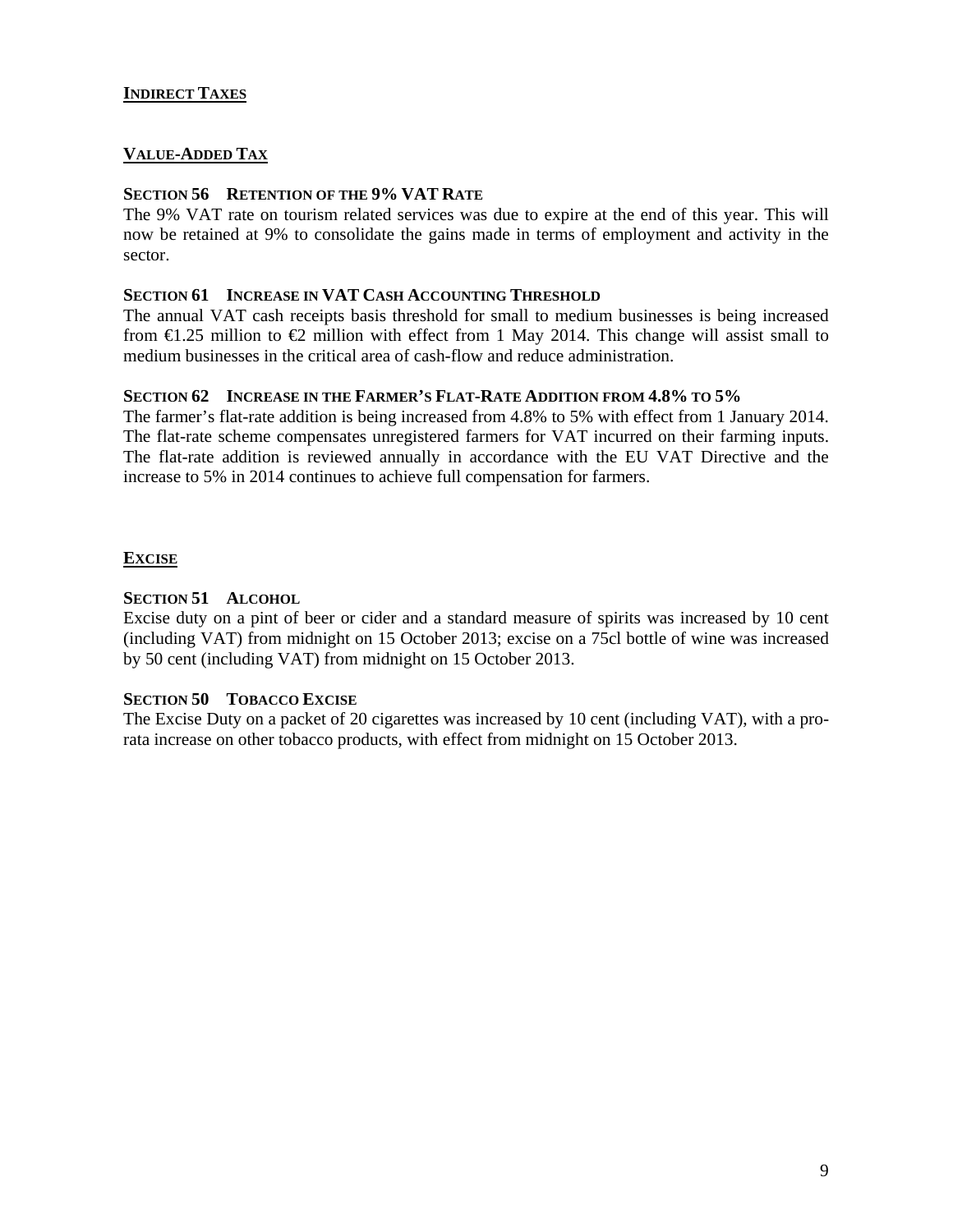# **PART 2 - FURTHER MEASURES INCLUDED IN THE BILL**

## **INCOME TAX**

## **SECTION 12 PAYE TAX CREDIT**

A provision in the Finance Bill will copperfasten current Revenue practice in relation to adult dependant allowances that may be payable as part of social welfare pensions. The change ensures that the adult dependant allowance is income of the claimant for the purposes of the tax code.

#### **SECTION 9 HEALTH EXPENSES RELIEF**

As 'psychologist' and 'speech and language therapist' are designated professions under the Health and Social Care Professionals Act 2005, the definition of educational psychologist is being updated and the definition of speech and language therapist is being removed as it is no longer required.

#### **OTHER INCOME TAX**

#### **SECTION 2 JOBSPLUS**

This measure ensures that grants paid to employers who are participating in the JobsPlus Scheme, administered by the Department of Social Protection, will not be subject to tax.

### **SECTION 14 TAX RELIEF ON THIRD LEVEL FEES**

An anti-avoidance measure is being included to prevent individuals from claiming the relief who have received a refund of fees from the third-level institution, having withdrawn from the course.

#### **SECTION 19 EMPLOYEE SHARE OWNERSHIP TRUSTS**

The legislation is being amended to allow ex-employees to remain in the ESOT for a period of 20 years, as is currently available to existing employees.

#### **SECTION 73 MAGDALEN REDRESS SCHEME**

Legislation is being put in place to ensure that *ex-gratia* payments to women who were admitted to and worked in Magdalen laundries will not be subject to tax.

#### **SECTION 28 HIGH EARNERS' RESTRICTION AND DOUBLE TAXATION RELIEF**

Technical amendments are being made to the legislation that provides for the high earners' restriction to ensure that individuals who claim double taxation relief are treated equitably for the purposes of calculating the restriction.

#### **SECTION 15 SPORTSPERSON RETIREMENT RELIEF**

The Bill extends the relief to allow it in cases where a sportsperson retires to another EU or EFTA country. This change is being made in response to EU Commission concerns.

#### **SECTION 13 RELIEF FOR KEY EMPLOYEES ENGAGED IN R&D ACTIVITIES**

Since 2012, a company with an entitlement to the R&D Tax Credit can surrender a portion of the credit to employees who meet the definition of a 'key employee' as set out in Section 472D TCA 1997. Subject to certain conditions, the employee can use the benefit of the tax credit to reduce their own income tax liability. Budget 2014 announced some modest amendments to the relief to remove barriers to take-up. Specifically, Section 13(f) of the Bill removes the claw-back liability from an employee where a company has made an incorrect claim for the R&D tax credit and surrendered an amount of that credit to a key employee. This amendment operates in conjunction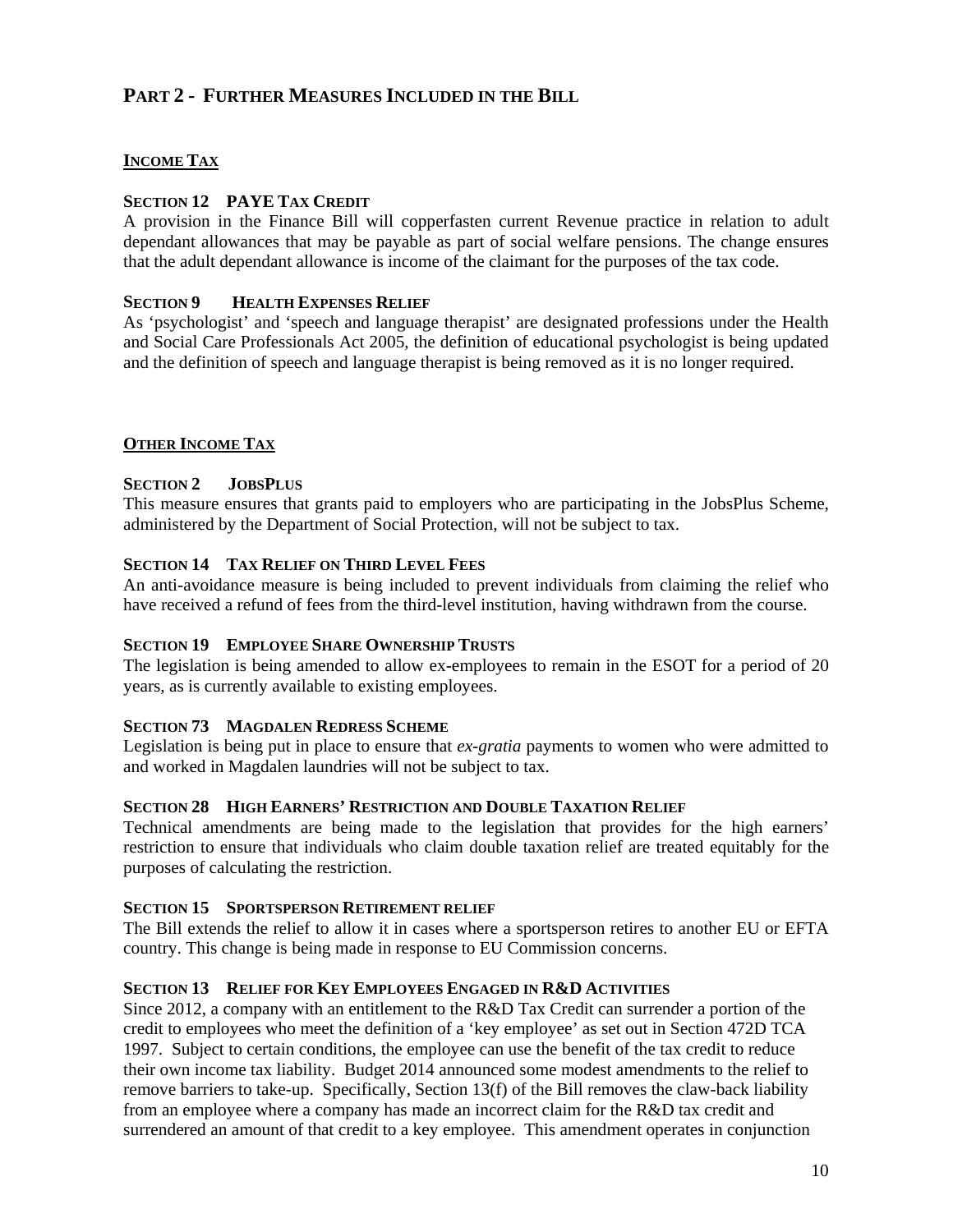with Section 21 of the Bill which provides that the tax foregone can be recovered from the company instead. Section 13 also contains a number of other technical amendments to the scheme to ensure that it operates as intended.

## **SECTION 10 GARDA RESERVE ALLOWANCE**

The Bill provides for the exemption from income tax of the annual allowance of  $\epsilon 1,000$  paid to volunteer members of the Garda Reserve.

## **SECTION 11 BENEFIT-IN-KIND: METRIC MEASUREMENTS**

As the legislation relating to benefit-in-kind is still determined in miles it has been necessary for employers and payroll providers, in correctly calculating the notional pay associated with the use of a company car, to carry out additional calculations to convert distances and usage into miles. An amendment is proposed to rectify this.

## **SECTION 17 PROFESSIONAL SERVICES WITHHOLDING TAX**

Schedule 13 of the Taxes Consolidated Act, 1997 is updated regularly via the Finance Bill as the Revenue Commissioners become aware of new accountable persons or where the list of existing accountable persons need to be amended or deleted to reflect name changes, amalgamation of agencies or dissolutions etc. In addition, the PSWT legislation in Chapter 1 of Part 18 is being amended to extend the definition of accountable persons which currently includes bodies listed and their 51% subsidiaries, within the meaning of the Companies Act, to also include bodies under the control of one or more accountable persons (e.g. bring joint ventures into the PSWT net). Changes are made also to provide that where a medical practitioner is providing medical services as an employee, rather than as a self-employed practitioner, authorised insurers may make the payment to the employer rather than directly to the practitioner.

## **INCOME TAX/CAPITAL GAINS TAX**

## **SECTION 29 SECURITIES ISSUED BY IRISH WATER**

Section 37 Taxes Consolidation Act 1997 (TCA) provides that interest on securities issued by certain semi-State companies may be paid by them without deduction of tax. Section  $607(1)(d)$ TCA provides that securities issued by certain commercial semi-State bodies shall not be chargeable assets for Capital Gains Tax. The purpose of this provision is to add Irish Water to the list of companies who qualify for these exemptions.

#### **SECTION 26 OBLIGATION ON PRINCIPALS TO DEDUCT RELEVANT CONTRACTS TAX**

Relevant Contracts Tax applies to payments made by a principal contractor to a subcontractor under a relevant contract (this is a contract to carry out, or supply labour for the performance of relevant operations in the construction, forestry or meat processing industries). At present there is no incentive for a principal to self-correct in a situation where Relevant Contracts Tax was not operated, once the due date for the return has passed. Approval is sought to amend section 530F of the Taxes Consolidation Act, 1997 to address this.

#### **STOCK RELIEF**

#### **SECTION 20 YOUNG TRAINED FARMERS**

Provision is being made for the addition of 3 new qualifying courses for the purposes of qualifying for the 100% rate of YTF stock relief.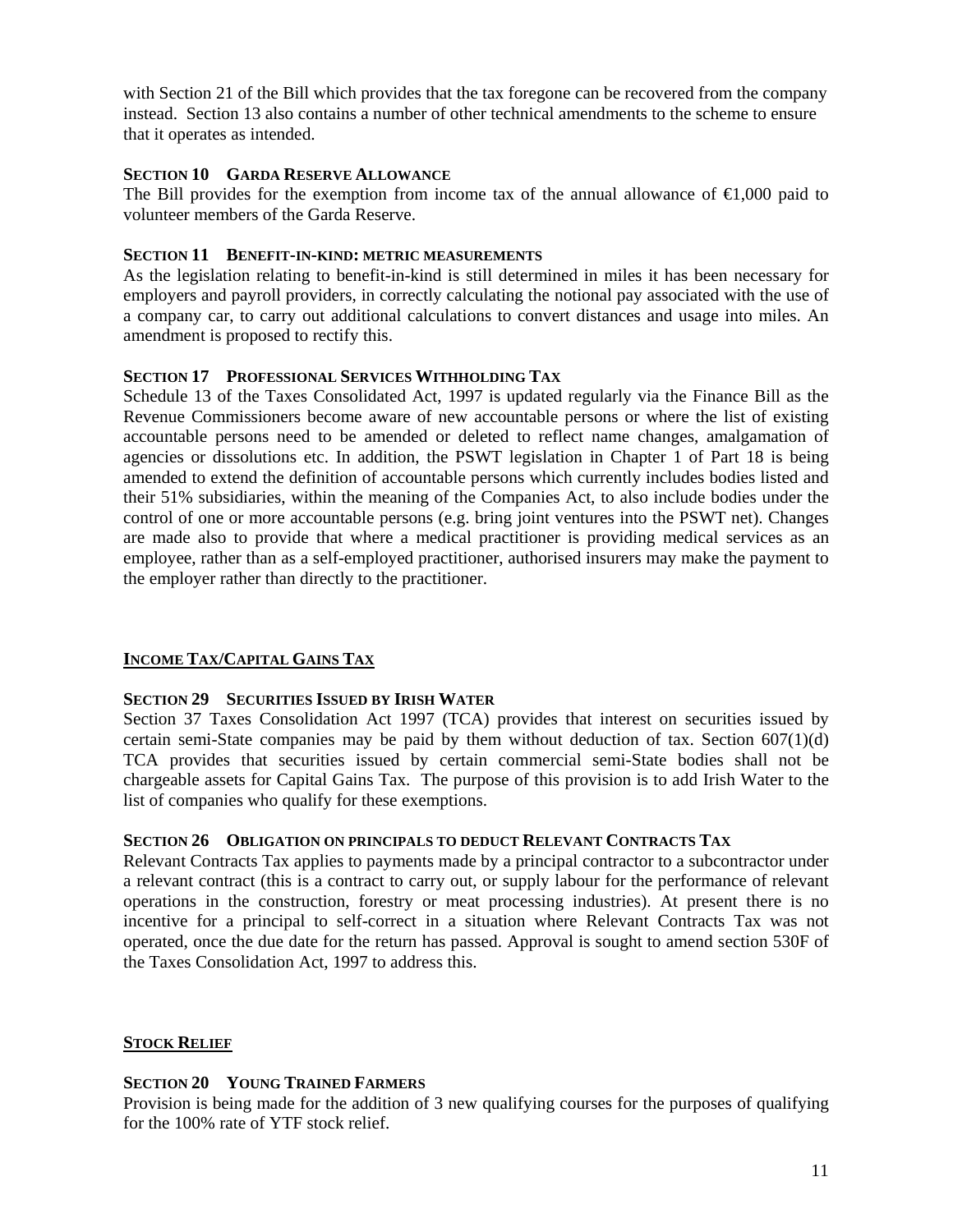### **SECTION 20 STOCK RELIEF FOR REGISTERED FARM PARTNERSHIPS**

As part of the EU State Aid approval process certain conditions are being attached to the special 50% rate of stock relief for registered farm partnerships.

## **CAPITAL GAINS TAX**

#### **SECTION 39 REMITTANCE BASIS OF ASSESSMENT**

This anti-avoidance measure amends section 29 (Capital Gains Tax remittance basis) of the TCA to provide that an amendment made in Finance Act 2013 operates as intended by replacing the reference to "chargeable gains" with a reference to "the proceeds from the disposal of an asset". The amendments provided that, where income or gains which were subject to the remittance basis are transferred to a spouse or civil partner of the individual who claimed the remittance basis, that is, the income or gain will still be taxable when remitted to the State notwithstanding that it has been transferred.

#### **SECTION 40 RESTRICTION OF LOSSES**

Provisions are included in the Bill to restrict the extent of losses that may be claimed for CGT purposes in situations where a loan or part of a loan relating to the purchase of the disposed asset has been forgiven or written off by the lender.

#### **STAMP DUTY**

#### **SECTION 65 YOUNG TRAINED FARMER RELIEF**

This section adds three courses to the list of relevant qualifications required to apply for Young Trained Farmer (YTF) relief from Stamp Duty, and to update references in the Stamp Duties Consolidation Act 1999 to the body which certifies such courses, which is now called the Qualifications and Quality Assurance Authority of Ireland.

#### **PENSION TAXATION**

#### **SECTION 18 PRE-RETIREMENT ACCESS TO FUNDED ADDITIONAL VOLUNTARY CONTRIBUTIONS (AVCS).**

Finance Act 2013 introduced section 782A Taxes Consolidation Act which allows members of occupational pension schemes to draw down up to 30% of their AVCs. Section 782A contains an "override" provision to enable this access to AVCs without the need for changes to be made to pension scheme rules or trust deeds. Minor changes to the wording are required to strengthen this "override" provision.

#### **SECTION 18 TAX RELIEF ON SPOUSES AND CHILDRENS' (S&C) CONTRIBUTIONS DEDUCTED FROM RETIREMENT LUMP SUMS.**

A technical amendment is being made to ensure that tax relief on S&C contributions deducted from the retirement lump sums of public servants who retired under the Incentivised Scheme of Early Retirement (ISER) is provided as intended.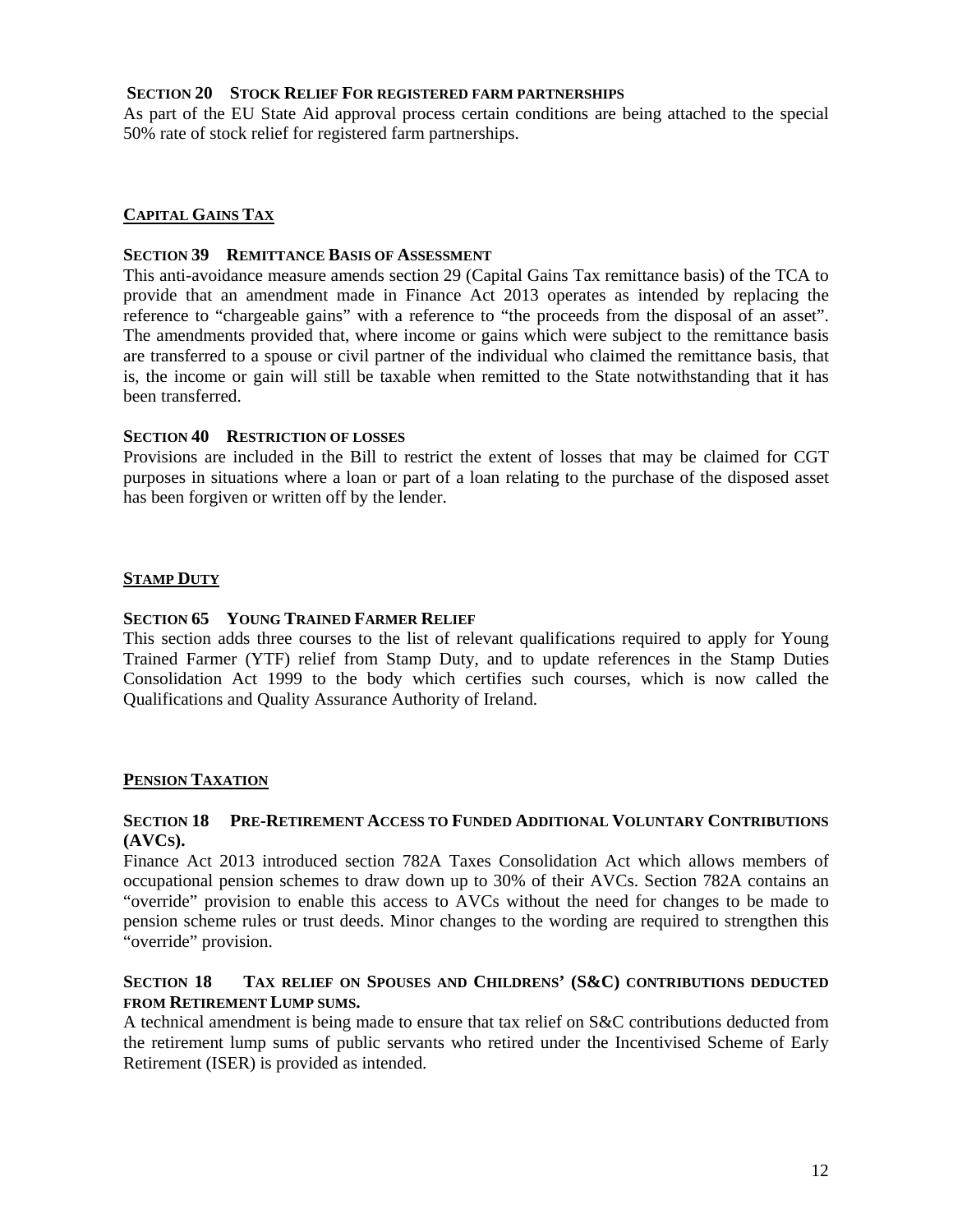## **CORPORATION TAX**

## **SECTION 35 PROVISIONS WHERE COMPANIES CEASE TO BE RESIDENT IN THE STATE – 'EXIT TAX'**

Section 627 of the Taxes Consolidation Act (TCA) provides for an 'exit tax' on certain companies that cease to be resident for tax purposes in Ireland. Such companies are deemed to have disposed of their capital assets at market value (other than assets which are used for the purposes of a continuing trade in Ireland). In response to recent decisions of the Court of Justice of the European Union in relation to the 'exit tax' regimes of other Member States, the Bill amends Ireland's regime. The amendments provide for an optional scheme of deferred payment of the 'exit tax' in cases where a liability arises on unrealised gains on the migration of a company from Ireland to another EU or EEA Member State.

## **SECTION 28 DOUBLE TAX RELIEF ON EQUIPMENT LEASE RENTALS**

Section 28(1)(c) of the Bill will enhance double taxation relief in respect of leasing income by providing for the carry-forward of unrelieved foreign tax against future taxable profits from the same source of income. This measure will be of particular benefit to the aircraft leasing industry. Section 28 also makes two additional separate unrelated amendments to Schedule 24 of the TCA 1997.

#### **SECTION 33 LOSS RELIEF FOR PARTICIPATING INSTITUTIONS**

The Bill provides for the removal of the 50% restriction on the amount of prior year trading losses a NAMA participating institution (PI) can set off against trading profits. The remaining PIs comprise AIB and Bank of Ireland, of which the State owns 99.8% and 15% respectively. This amendment protects the value of deferred tax assets at the banks, improving capital ratios under the new Basel III rules and enhancing the valuation of the State's equity holdings in the two banks.

## **SECTIONS 22, 27, 28, 32, 34, 36 & 37 OTHER CORPORATION TAX CHANGES**

The Bill includes a number of amendments of a more technical nature which are summarised hereunder:

- Section 28(1)(b)(i) and Section 32 of the Bill amend Schedule 24 and Section 77 of the TCA respectively, to clarify the operation of double taxation relief for foreign tax incurred to ensure that the double tax relief available under those sections cannot create a loss for tax purposes.
- Section 37 of the Bill provides for The Teaching Council to be included in the list of specified non-commercial State-sponsored bodies that are exempt from certain tax provisions (Schedule 4 of the TCA).
- Section 34 of the Bill provides for a technical amendment to the provisions governing group relief for losses to ensure that amendments made in Finance Act 2012 operate as intended. The amendment deletes wording from clause (II) of Section  $411(1)(c)(ii)$  which has caused some uncertainty as to which company was required to be quoted on a recognised stock exchange. The amendment clarifies that it is the parent of the subsidiary company which must be quoted on a recognised stock exchange.
- Section 22 of the Bill provides for an exemption from interest withholding tax on payments by certain companies to other group companies resident in the State. The exemption eliminates the administrative burden which currently arises for companies and Revenue from the operation of such withholding tax, but will not affect the underlying charge to taxation.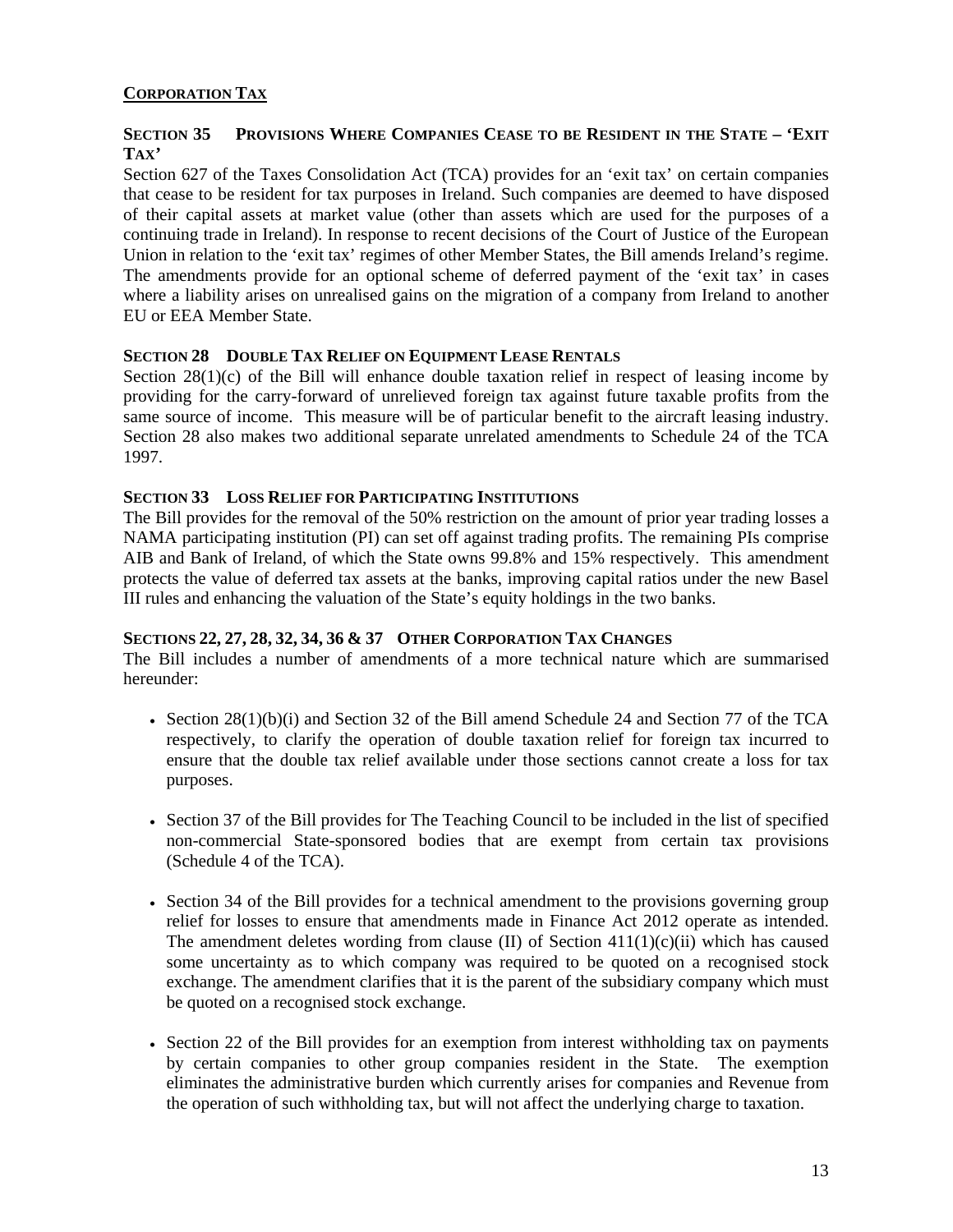- Section 36 of the Bill provides for a number of minor technical amendments to the provisions relating to Real Estate Investment Trusts which were introduced in Finance Act 2013, to ensure that they operate as intended.
- Finance Act 2013 introduced provisions to enable the Revenue Commissioner to exchange tax information with the U.S. authorities as envisaged under an Intergovernmental Agreement that was signed in December 2012 (Intergovernmental Agreement between Ireland and the United States of America to Improve International Tax Compliance and Implement FATCA). Section 27 of this Bill makes a technical amendment to those provisions to correct the deadline for transmitting information to the US under the terms of the agreement.

#### **TAX ADMINISTRATION AND REVENUE POWERS**

#### **SECTION 71 REPAYMENT OF TAX**

A number of changes are proposed in relation to repayment of tax. It will now be a requirement that when making a claim for repayment of tax on the basis of an error or mistake in their tax return, a taxpayer must make this claim by way of amending their tax return and self-assessment, in keeping with the full self-assessment regime brought in by Finance Act 2012. Finally, the changes are intended to clarify within the repayment provisions that Revenue issuing a refund of tax does not mean that they cannot subsequently re-examine the claim for refund and seek repayment of the tax and also to include the amendment of tax returns relating to pre-2013 within the amended full selfassessment provisions of Part 41A to put them on a legislative footing.

#### **SECTION 70 CHARGEABLE PERSONS: SELF-ASSESSMENTS**

This is largely a technical section which:

- clarifies that the electronic system, ROS, may provide an indicative tax calculation upon which the taxpayer can base their self-assessment;

- clarifies that where a taxpayer is separately assessed, rather than singly or jointly assessed, and where the taxpayer wishes Revenue to complete the self-assessment for him or her, then both spouses / civil partners must have their returns submitted before Revenue will complete the selfassessment on the taxpayer's behalf;

- clarifies the situations in which a taxpayer can amend their tax return: a taxpayer can only amend their tax return under section 959V where the amendment arises from claiming an allowance, credit, deduction or relief due under the Acts, where the amendment is necessary to amend an error or mistake, or where the amendment is necessary to comply with some other provision of the Acts. Furthermore, the taxpayer must identify the reason for amending the tax return;

- provides that where an amendment to a tax return relates to the CGT elements of that tax return, then the requirement that returns which were filed electronically must be amended electronically shall not apply.

#### **SECTION 72 RETENTION OF RECORDS IN ELECTRONIC FORMAT**

It is proposed to amend section 887 of the Taxes Consolidation Act, 1997 to put beyond doubt the requirements for businesses in relation to the retention of records in electronic format.

#### **SECTION 74 MITIGATION OF REVENUE PENALTIES AND REVENUE OFFENCES**

Section 1065 of the Taxes Consolidation Act, 1997 provides that the Minister for Finance may mitigate any fine or penalty either before or after judgment by the courts. This power is additional to powers of the Revenue Commissioners to stay, compound, mitigate and further mitigate penalties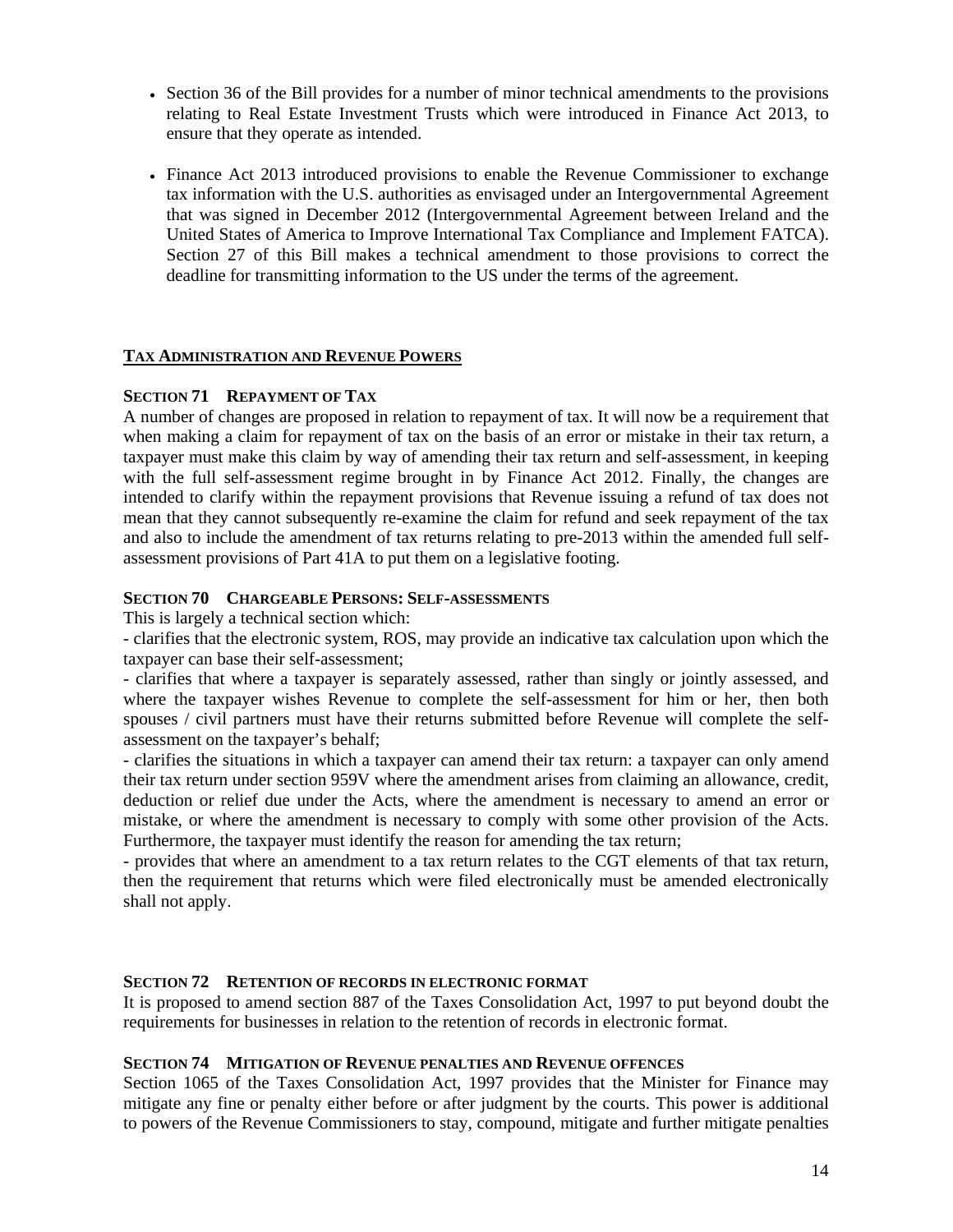and fines and to discharge a person imprisoned for an offence before the expiry of the period of imprisonment. The Revenue Commissioners have reviewed their powers and have concluded that certain of these are no longer necessary or appropriate therefore their removal is proposed. It is proposed also that the Minister will no longer retain the powers given to him under this section.

## **SECTION 75 STATEMENT OF AFFAIRS**

It is proposed to amend Section 960R, Taxes Consolidation Act 1997 to require that a Statement of Affairs also contain details of the person's income and outgoings, so that the Collector-General will be better able to make an informed decision as to the person's means and therefore ability to pay (or not) outstanding tax debts.

## **SECTION 76 CONFIDENTIALITY**

The proposed amendment will ensure that taxpayer confidentiality as it applies to Revenue officers will also apply to external service providers that Revenue may from time to time engage – thereby making it an offence for any such service provider to disclose taxpayer information otherwise than in accordance with the Acts. The amendment will also ensure that if either a Revenue officer or a service provider look for information from a taxpayer which they claim is required for the purposes of the Tax Acts, but isn't, they will also be in breach of the taxpayer confidentiality provisions.

#### **SECTION 77 ELECTRONIC ISSUING OF NOTICES OF ATTACHMENT**

It is proposed to amend Section 1002 Taxes Consolidation Act 1997 to provide that the Collector-General, when issuing notices of attachment, may do so electronically where this is feasible. It is desirable that a clear legislative basis for doing this be included in the Finance Bill so that there can be no doubt as to the validity of such an electronic notice of attachment.

#### **INTERNATIONAL TAX AGREEMENTS**

## **SECTION 78 RATIFICATION OF DOUBLE TAX AGREEMENTS (DTAS) WITH UKRAINE, AND TAX INFORMATION EXCHANGE AGREEMENTS (TIEAS) WITH MONTSERRAT AND DOMINICA**

It is intended that the Finance Bill will provide for the listing of the Orders containing the above Agreements in Schedule 24A of the Taxes Consolidation Act 1997. This is a routine item that is generally included in Finance Bills. It is the final stage of the ratification process for these agreements.

#### **TECHNICAL AMENDMENTS**

## **SECTION 79 AMENDMENTS TO THE DEFINITION OF "THE DIRECTIVE"**

The amendments change the definition of "the Directive" in sections 630 & 831 TCA 1997. The amendments clarify that the reference to the Directive means a reference to the Directive as amended. This will facilitate future amending Directives or treaty accessions when new Member States accede the EU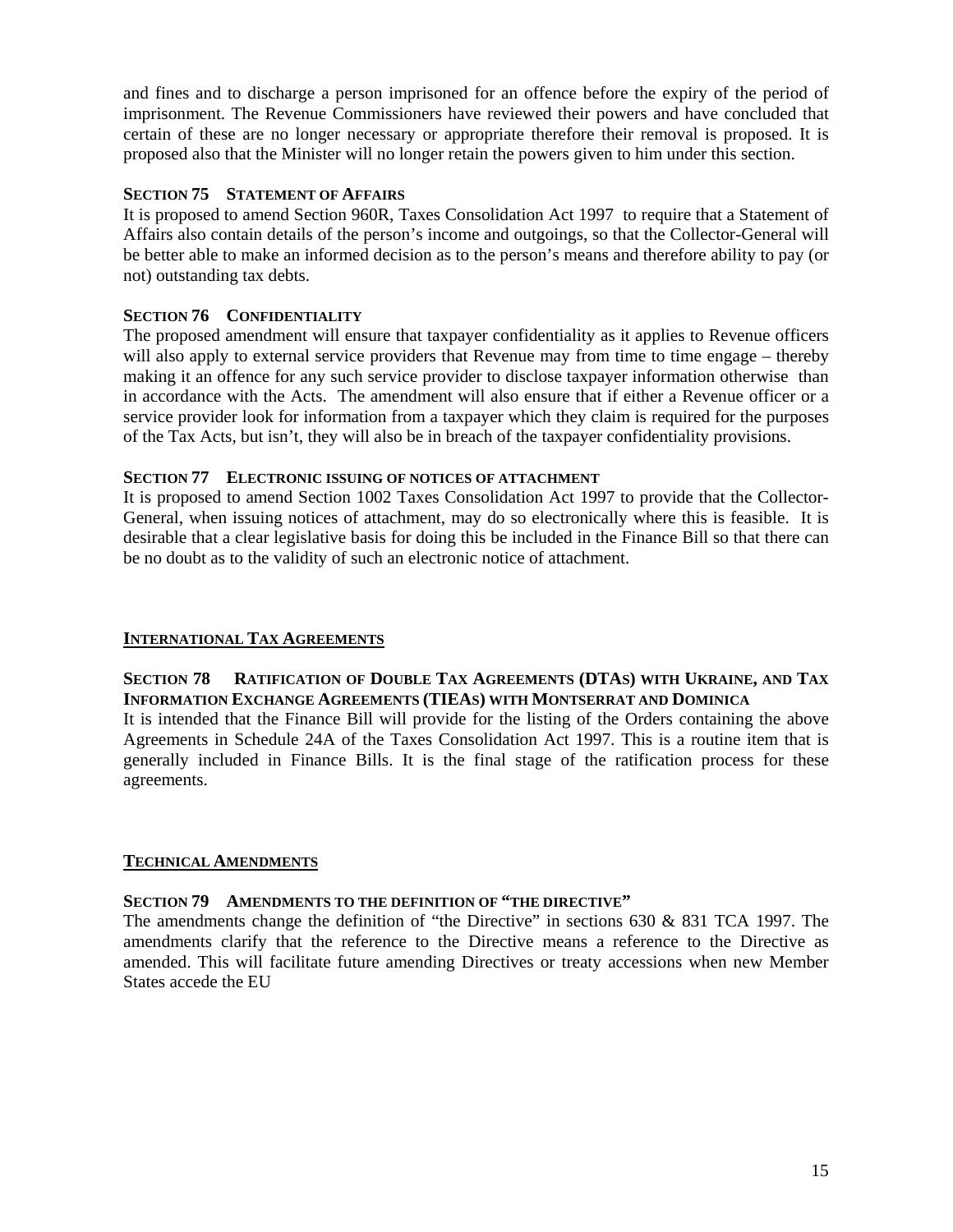## **INDIRECT TAXES**

## **VALUE-ADDED TAX**

#### **SECTION 57 VAT DEDUCTIBILITY ON THE TRANSFER OF A BUSINESS**

VAT deductibility on services related to the transfer of a business will be restricted to services which relate to the transfer of a taxable business. In this case, service costs associated with the transfer of business can only be deducted where the supplies made by that business are taxable. The transfer of an exempt business, therefore, would not qualify for deductibility on services related to the transfer.

#### **SECTION 63 VAT RATE APPLYING TO THE SUPPLY OF HORSES & GREYHOUNDS, ETC**

The VAT rate applying to (a) the supply of live horses, other than those intended for use as foodstuffs or for use in agricultural production, (b) the supply of greyhounds, and (c) the hire of horses, is being increased from 4.8% in order to comply with the Judgement in the European Court of Justice Case C108/2011. The rate applying to these supplies will be 9%, the lowest available reduced rate of VAT. However, the 4.8% rate will continue to apply to livestock in general, and to horses that are intended for use as foodstuffs or for use in agricultural production.

In addition, the VAT rate on 'no foal, no fee' insemination services will be increased from 4.8% to the 13.5% reduced rate, so that the same 13.5% rate applies to all insemination services, for all animals, including livestock, horses and greyhounds. The 13.5% rate also applies to the supply of livestock and horse semen. It should be noted that horse breeding and minding will continue to qualify as agricultural services under the flat-rate farmer scheme.

## **SECTION 60 VAT CAPITAL GOODS SCHEME AND RECEIVERS – EXTENSION OF FINANCE ACT 2013 MEASURE**

Finance Act 2013 provided that receivers became accountable under the VAT capital goods scheme for obligations of the defaulter under that scheme, for the duration of receivership. However, the provision only related to receivers appointed after the passing of Finance Act 2013. This provision is being broadened to apply to receivers who were appointed *before* Finance Act 2013, so that the same obligations, liabilities and entitlements should apply to all receivers. This measure is being introduced with effect from 1 May 2014 to allow a period of transition to the new arrangement.

#### **SECTIONS 58 & 59 ANTI-AVOIDANCE MEASURE: DISALLOWANCE OF INPUT VAT**

Businesses which have not paid for supplies (in full or part) within a six month period will be required to repay the VAT claimed on those supplies. This is an anti-avoidance measure and in addition the provision will aid small to medium enterprises in the area of cash flow by encouraging prompter payments.

#### **CARBON TAX**

#### **SECTION 49 CARBON TAX**

The Bill provides for small technical changes to some definitions in regard to the carbon tax on solid fuels. The Bill also provides for the introduction of a relief from solid fuel carbon tax for solid fuels with a high biomass content. The relief will be limited to the biomass element of the finished solid fuel.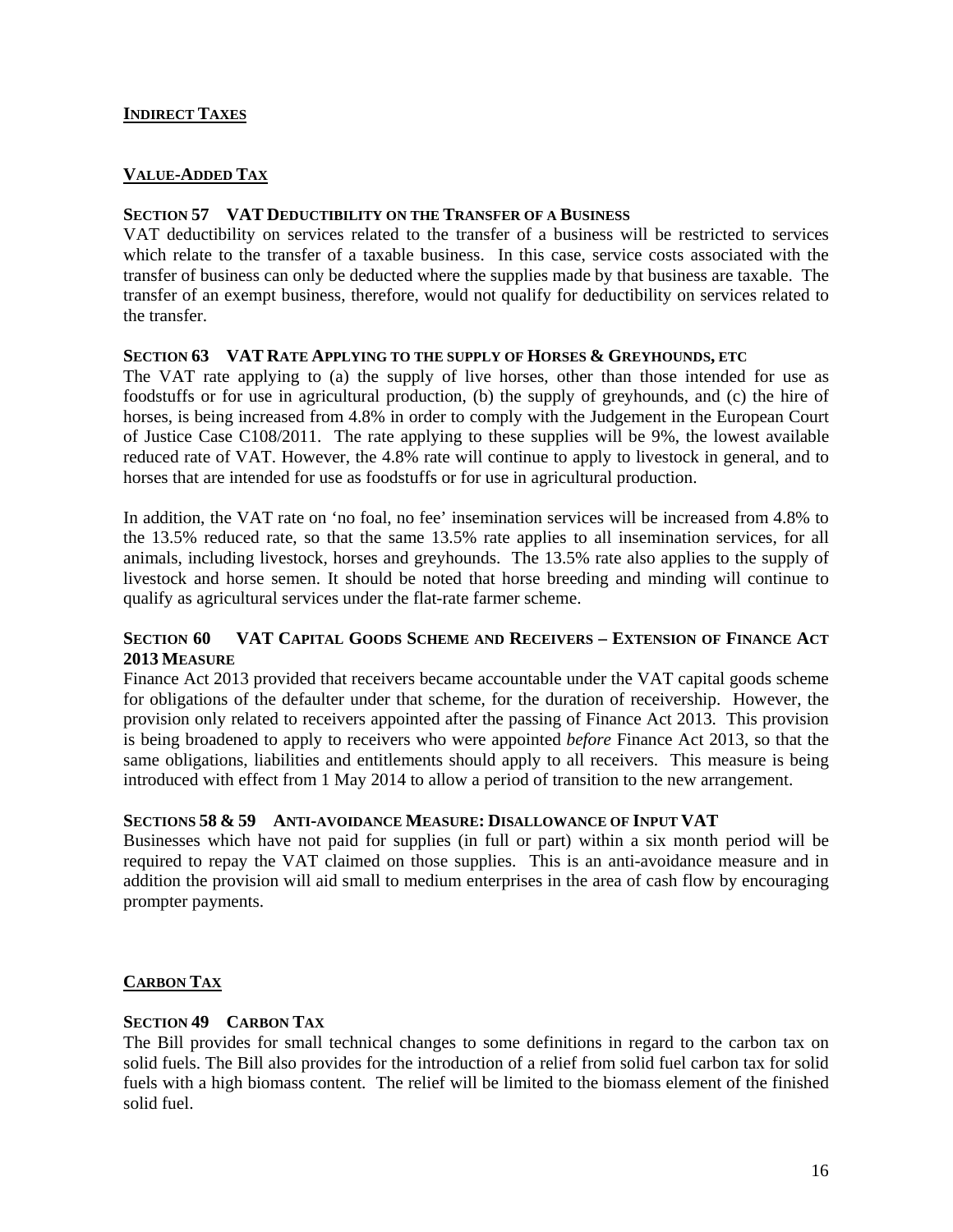## **SECTION 44 MINERAL OIL TAX**

The Bill amends the provisions for licensing of mineral oil traders, so that a licence shall not be granted where, in relation to dealings in or with mineral oil, there has been a failure to comply with a requirement of excise law by the applicant or the premises or place concerned and that failure has not been remedied. Similar provision is made for where there has been a failure to comply with the conditions attaching to a mineral oil trader's licence. The Bill also amends the provisions for the liability of persons in certain circumstances for the excise duty on an excisable product by introducing a provision aimed at addressing the problem of supply and delivery of marked gas oil for laundering.

#### **SECTION 44 AUTO-DIESEL REPAYMENT SCHEME**

Some minor technical changes are being proposed to the section dealing with the auto-diesel repayment scheme introduced in Budget 2013.

#### **EXCISE**

#### **SECTION 45 GENERAL EXCISE**

This section addresses the liability of persons in certain circumstances for the excise duty on excisable products where those excisable products have been knowingly or recklessly supplied for use in the fraudulent evasion of excise duty. This section also provides for a number of minor technical amendments in the area of general excise law.

#### **SECTION 46 ALCOHOL**

Provision is being made under excise law to allow for the forfeiture of alcohol that is held on unlicensed premises.

#### **SECTION 47 TOBACCO**

Provision is being made for the power to be granted to a Revenue officer to search baggage and other receptacles for illicit excise products.

#### **SECTION 48 APPEALS**

Provision is being made to allow for those excise matters which do not currently have a right of appeal to the Appeals Commissioners to be given that right.

#### **SECTION 53 VRT**

The VRT relief available for the purchase of hybrid and electric vehicles is being extended to the end of 2014.

#### **SECTION 54 VRT PENALTIES**

The Bill will include a provision to bring VRT penalties in line with other excise offences.

## **SECTION 52 BETTING DUTY**

The Bill provides for changes to the section on betting duty necessitated by the publication of the Betting (Amendment) Bill 2013 in July last. The changes are in regard to certain definitions, licensing periods and licence fees.